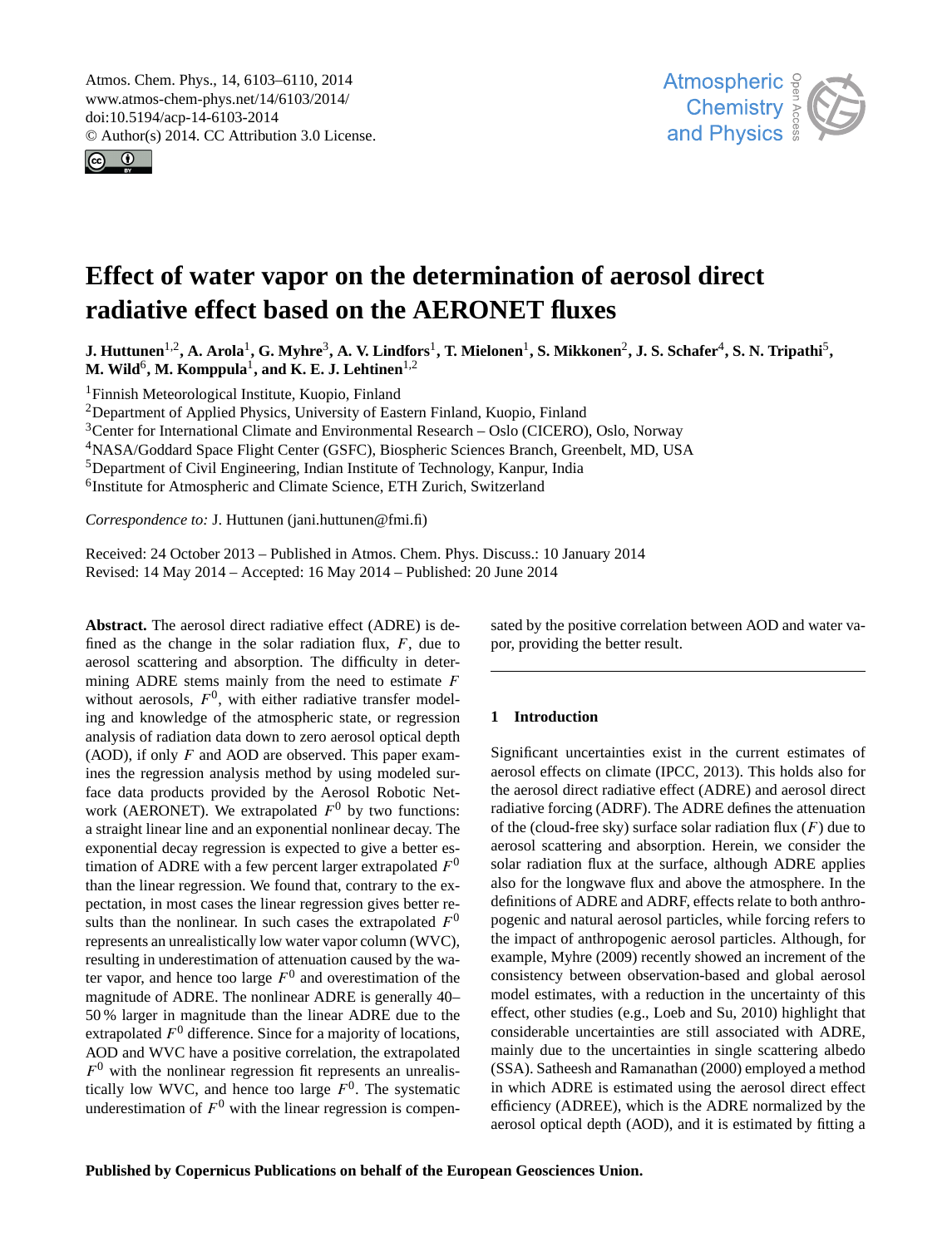straight line into surface solar flux and AOD observations. A linear dependence between aerosol attenuation and AOD has been commonly assumed when estimating ADRE (e.g., Kaufman et al., 2002; Bush and Valero, 2002, 2003; Dumka et al., 2006; Roger et al., 2006; di Sarra et al., 2008; Garcia et al., 2009; Satheesh et al., 2010). Typical attenuation of radiation intensity, however, implies nonlinear decay, as considered by for example Conant et al. (2003), Markowicz et al. (2008) and Kudo et al. (2010). Thus, a linear fit to  $F$  and AOD data may result in an incorrect extrapolation of  $F^0$ .

The aim of this paper is to examine the uncertainties involved in estimating ADRE, both using the linear fitting method and a nonlinear approach if  $F$  and AOD data are available from surface or satellite measurements. For this, we use Aerosol Robotic Network (AERONET) products [\(http:](http://aeronet.gsfc.nasa.gov/) [//aeronet.gsfc.nasa.gov/\)](http://aeronet.gsfc.nasa.gov/) from all available AERONET stations, which cover different aerosol types and surface reflectance properties and provide modeled surface solar radiation fluxes also. We conducted our analysis using these modeled fluxes since they represent realistically enough the aerosol-induced relative changes in  $F$  and furthermore give an estimate for  $F^0$ , which is self-consistent within the selected F (AOD) data set. As AERONET provides an estimation of  $F<sup>0</sup>$ , we can compare the estimations immediately with the baseline (AERONET). Special attention is paid to the possible effect of water vapor on estimating ADRE.

# **2 Methods and data**

AERONET is a ground-based remote-sensing global network of Cimel sun photometers (Holben et al., 1998) including the AERONET inversion code with radiative transfer code implementation. The inversion strategy, described in Dubovik and King (2000), provides a group of parameters, e.g., AOD, Ångström exponent (AE) and water vapor column (WVC) from the sun measurements and, for example, SSA, asymmetry parameter (ASYM) and size distribution from the sky measurements. AOD is provided with wavelength channels 340, 380, 440, 500, 670, 870, 1020 and 1640 nm (all or some of these, depending on site of AERONET), WVC from 940 nm and, for example, SSA and ASYM from 440, 670, 870 and 1020 nm. The discrete ordinates method provides broadband fluxes (both at the top of atmosphere and at the surface, with and without aerosols), calculated with the correlated-k distribution in the Global Atmospheric Model (GAME) code from 200 to 4000 nm. The ozone is based on monthly averaged climatology by the Total Ozone Mapping Spectrometer (TOMS). Moreover, the US standard 1976 atmosphere model sets the atmospheric gaseous profile. The surface reflectivity is approximated by the bidirectional reflectance distribution function (BRDF) and observations from the Moderate-Resolution Imaging Spectroradiometer (MODIS). More details about the AERONET description from, for example, García et al. (2012). The uncertainty of AOD is 0.01–0.02 depending on the wavelength (Eck et al., 1999), the uncertainty in SSA approximately 0.03 (Dubovik et al., 2000), and the uncertainty in WVC of 12 % (Holben et al., 1998). We used broadband modeled surface shortwave fluxes from this data set. In this study, level 1.5 sky AERONET data are divided into groups by station, season (December–February, March–May, June–August and September–November) and by solar zenith angle (SZA) (3<sup>°</sup> steps in the range 0–80°). A data set was included in the analysis if it had at least 20 observations and the data contained AOD 550 nm values above 0.3 and below 0.1. We chose to use level 1.5 data because using level 2.0 would leave out all quality-assured data with AOD 440 nm < 0.4 (including, for example, quality assured SSA and  $F$  calculations). The drawback of this choice is that, at these low values of AOD, there are significant uncertainties in the optical properties retrieved. This is especially true for SSA, which is an important parameter. Thus, we applied all other level 2 criteria except for AOD (and SZA) limit, in order to enhance the accuracy of the data set selected. Moreover, we have imposed an additional data flagging criterion, removing those SSA points at the AOD 440 nm < 0.4, which are outside the average SSA  $\pm$ standard deviation, defined for the AOD 440 nm > 0.4.

ADRE at the surface is the difference between the solar flux with and without aerosols: ADRE =  $\Delta F = F^{\text{aer}} - F^0$ ( $F<sup>a</sup>$  is flux with aerosols). The major challenge obviously is the determination of  $F^0$ . The methodology for its estimation employed in this study is illustrated in Fig. 1, in which  $F^{\text{aer}}$ (+symbols) is plotted as a function of AOD (from now on 550 nm) for the AERONET site in Kanpur station (26 $\degree$  N, 80 $\degree$  E) for the spring months March–May with  $SZA = 69^\circ \pm 1.5^\circ$  (*F*<sup>aer</sup> values were normalized for the average Earth–Sun distance and cosine correction of  $F^{\text{aer}}$  was done within SZA ranges to its midpoints).  $F^0$  represents the case  $AOD = 0$ , but with measurements only at  $AOD$  above ca. 0.15, we have to extrapolate down to 0. In Fig. 1 we show two such extrapolations: a linear fit (dashed line) and a nonlinear decay fit (solid line) with the data.

We chose this data subset since it represent a case in which the  $F^{\text{aer}}$  and AOD data exhibit the natural nonlinear behavior of radiation intensity decay. Thus the resulting intercepts of the two curves at  $AOD = 0$  are quite different:  $317 \text{ Wm}^{-2}$  with linear extrapolation and 349 Wm<sup>-2</sup> with nonlinear regression, with a difference of  $32 \text{ Wm}^{-2}$  when estimating ADRE. Also, for each  $F<sup>a</sup>$  we show the corresponding AERONET  $F^0$  (circles), based on the retrieved WVC and surface albedo, and calculated with a radiative transfer model (e.g., Garcia et al., 2008; Derimian et al., 2008). We use the ADRE obtained by averaging these  $F^0$  (circles) values (bar at  $F = 325 \text{ Wm}^{-2}$  on the y axis) as the benchmark against which the extrapolation methods are evaluated.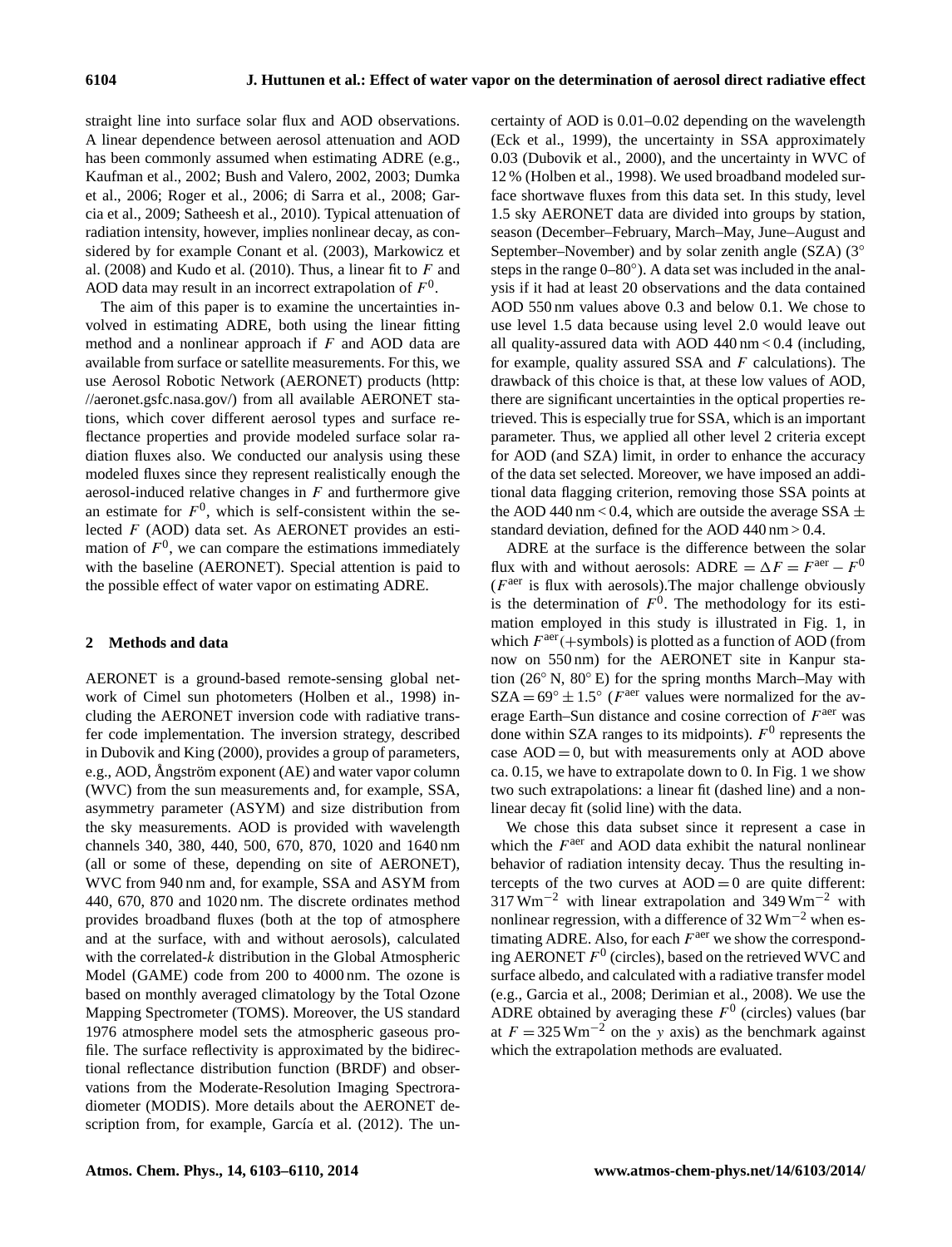

**Figure 1.** Radiative flux with aerosols  $F^{\text{aer}}$  (plusses) and without aerosols  $F^0$  (circles) as a function of AOD for the AERONET site in Kanpur in March–May and with  $SZA = 69^\circ \pm 1.5^\circ$ . The bar on the vertical axis represents the mean value of the estimated  $F^0$  (all circles). The solid and dashed lines represent the exponential and linear fits to the data, respectively.

Mathematically, our analysis can be summed up as a comparison between the extrapolated ADRE

$$
ADRE_{\text{extrapol}} = \frac{1}{n} \sum F_i^{\text{aer}} - F_{\text{extrapol}}^0 \tag{1}
$$

and the AERONET ADRE

$$
ADRE_{AERONET} = \frac{1}{n} \sum F_i^{aer} - \frac{1}{n} \sum F_i^0,
$$
 (2)

where  $F_i^{\text{aer}}$  and  $F_i^0$  are  $F^{\text{aer}}$  and  $F^0$ , respectively, with *i* varying from one to the number of data set,  $n$ . Notably, the extrapolated  $F^0$  ( $F^0$ <sub>extrapol</sub>) derived with fits represents a single value for a data set, but in the AERONET,  $F^0$  is determined side by side with each  $F^{\text{aer}}$ .  $F^0_{\text{extrapol}}$  is calculated using fits as follows:

$$
F_i^{\text{nonlin}} = x_1 + x_2 \ast \exp(-x_3 \ast \text{AOD}_i);
$$
  
\n
$$
F_{\text{extrapol}}^{0,\text{nonlin}} = x_1 + x_2,
$$
 (3)

$$
F_i^{\text{lin}} = x_1' + x_2' * \text{AOD}_i; F_{\text{extrapol}}^{0,\text{lin}} = x_1',\tag{4}
$$

where  $F_i^{\text{nonlin}}$  and  $F_i^{\text{lin}}$  are estimated  $F^{\text{aer}}$  derived for each AOD with the nonlinear and linear method, respectively. Constants of fits are  $x_1, x_2, x_3, x'_1$  and  $x'_2$ .  $F_i^{0, \text{nonlin}}$  and  $F_i^{0, \text{lin}}$ , thus  $F_{\text{extrapol}}^0$  of the nonlinear and linear fits, are provided with the constants.

Our decision to use the modeled  $F$  from AERONET, instead of pyranometer measurements, was based on two different aspects. First, this allowed us to include a multiple number of sites, with very different and varying aerosol conditions. Second, AERONET data provided interesting ancillary measurements to support and better understand our analysis, WVC being the most crucial one. In addition, the AERONET  $F$ 's agree with pyranometer measurements with a correlation better than 99 %, and the relative difference varies from 0.98 to 1.02 (Garcia et al., 2008). Moreover, we tested the analysis at two sites – Alta Floresta and Goddard Space Flight Center (GSFC) – by using pyranometer measured fluxes  $F$  and found no significant difference of the results at these two sites, if compared to the corresponding analysis using the AERONET-modeled fluxes instead (see Supplement Sect. S1).

#### **3 Results**

As further examples of determining ADRE using regression analysis, we show  $F^{\text{aer}}$  and AOD data from four sites in Fig. 2. In addition, the linear (dashed line) and nonlinear decay (solid line) fits to the data are shown. The bar on the vertical axis represents the average (with SD) value for  $F^0$ . GSFC (39° N, 77° W) (SZA = 70°) (Fig. 2a) and Rio Branco (10° S, 68° W) (SZA = 70°) (Fig. 2b) represent cases in which the data are of sufficient quality for estimating ADRE: AOD values reach close zero with only minor changes in WVC, aerosol optical properties and surface reflectance for a given AOD, resulting in a narrow spread in the data. In these cases, since the nonlinear decay represents a more realistic decay of radiation intensity (based on squared values of residuals), the intersection of the nonlinear fit with the  $AOD = 0$  axis (y axis) is within the SD of the baseline value. Dhadnah (26° N, 56° E) (SZA = 70°) (Fig. 2c) and GSFC at  $SZA = 22^{\circ}$  (Fig. 2d) are examples of more challenging cases: in Fig. 2c only data points with  $AOD > 0.2$ exist so that a more extensive extrapolation is needed, and in Fig. 2d there is significant scatter in the points.

Perhaps the most interesting feature shown in Fig. 2, which also significantly affects the quality of ADRE estimation, is the correlation of  $F^0$  with AOD. In Fig. 2a–d there is a negative correlation while in Fig. 2b the correlation is positive. The negative correlation between  $F^0$  and AOD is indirectly caused mainly by a positive correlation of AOD with WVC due to humid air masses with large aerosol concentration. Only in some cases, where air masses are dominated by dust aerosols, the correlation is negative. With increasing AOD and WVC, the WVC dims an increasing fraction of the radiation intensity – resulting in a smaller  $F^0$ . The opposite occurs if AOD and WVC have a negative correlation. Increase in the AOD as a function of WVC is presumably partly due to hygroscopic growth (e.g., Kitamori et al., 2009), although probably a major part of the correlation can be attributed to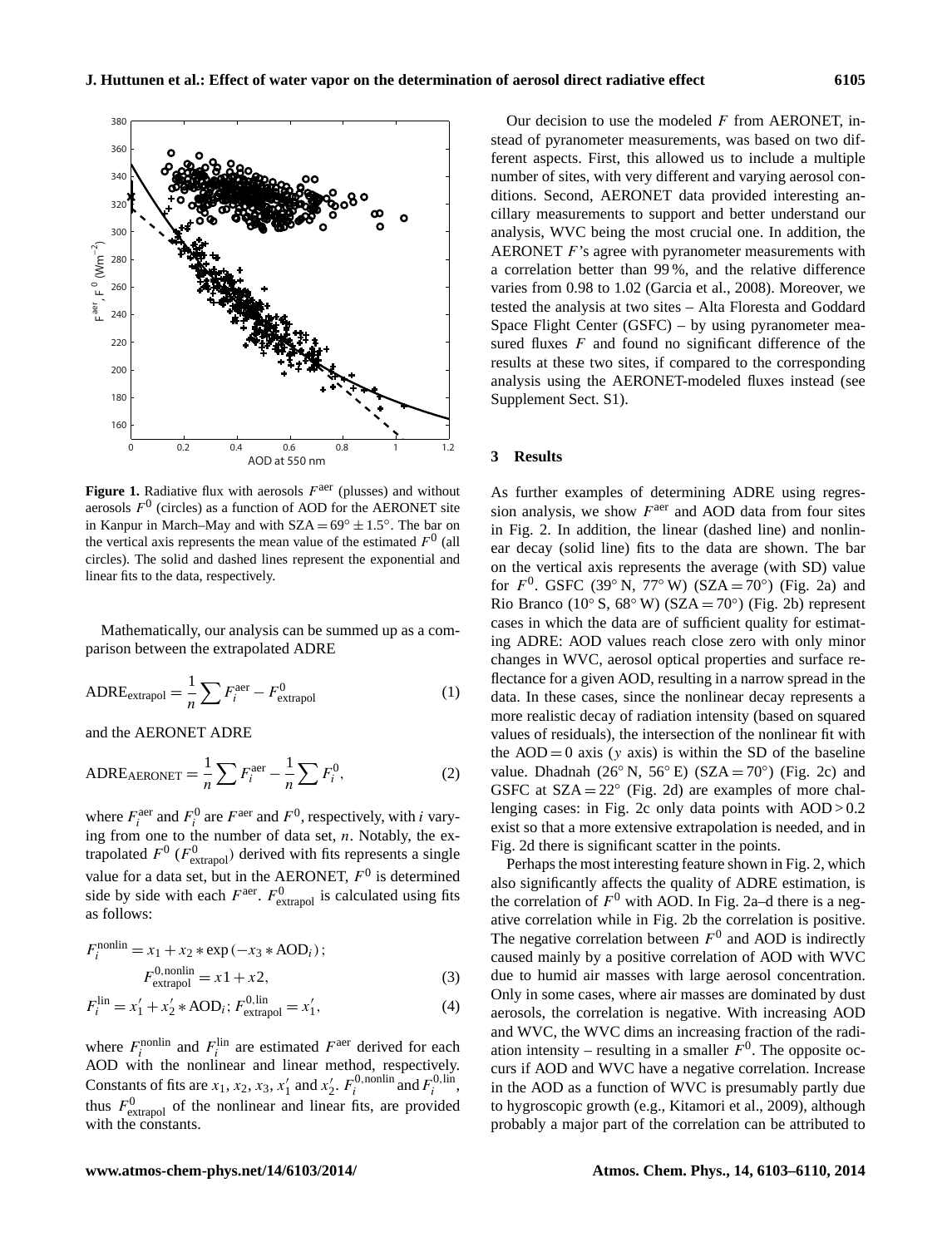

**Figure 2.** Same as Fig. 1, but for the June–August season in (a) GSFC (SZA = 70°), (b) Rio Branco (SZA = 70°), (c) Dhadnah (SZA = 70°), and **(d)** GSFC (SZA =  $22^\circ$ ).

a large variance in atmospheric conditions of aerosol properties and air humidity during seasons.

The intersections of the nonlinear decay fits (solid lines in Fig. 2) with the AOD = 0 axis – 313.5 W m<sup>-2</sup> (Fig. 2a), 295.9 W m−<sup>2</sup> (Fig. 2b), 327.4 W m−<sup>2</sup> (Fig. 2c) and 1008.9 W m<sup>-2</sup> (Fig. 2d) – approximate the  $F^0$  value at  $AOD = 0$ . This is clear from the figure, if one imagines straight line fits through the circles and extrapolates fits down to  $AOD = 0$ . This approximation is, however, not necessarily a good one for the mean  $F^0$ , if  $F^0$  and AOD correlate (through the AOD–WVC correlation). For the negative correlation cases (Fig. 2a–d), the intersections of the nonlinear decay fits with the  $AOD = 0$  axis tend to therefore overestimate the mean baseline  $F^0$  (307.3 W m<sup>-2</sup> for Fig. 2a, 312.9 W m<sup>-2</sup> for Fig. 2c, and 972.1 W m<sup>-2</sup> for Fig. 2d) – as the majority of  $F^0$  values are below the extrapolated  $F^0$ . Typically, for the positive correlation cases (Fig. 2b, mean of  $F^0 = 303.4 \text{ W m}^{-2}$  the opposite occurs. As the linear fit obviously results in a lower estimation of  $F^0$ , the linear regression method can result often in a better estimation of the mean  $F^0$ , as is clearly the case in Fig. 2c (mean  $F^{0} = 306.7 \text{ W m}^{-2}$  and Fig. 2d (mean  $F^{0} = 973.0 \text{ W m}^{-2}$ ) – even if the nonlinear regression is physically more correct.

The performance of the two different regression methods and, in particular, the WVC and AOD correlation effect on the performance is illustrated as scatterplots in Fig. 3. In Fig. 3a all data are presented in ADRE (nonlinear decay method) and ADRE (AERONET  $\Delta F^{\text{average}}$ , Eq. 2) form. The color of the single points indicates the correlation of the WVC and AOD. In Fig. 3b the same is shown for the linear regression case. Evidently, a majority of the cases are such that WVC and AOD have a strong positive correlation (red colored points). In addition, it seems that, for most of these cases, the linear regression method (Fig. 3b) results in a better ADRE estimation than the nonlinear decay regression method (Fig. 3a). This means that the inaccuracy inherent in the linear regression cancels out errors caused by the WVC and AOD correlation. For a weak WVC and AOD correlation, the nonlinear decay method appears to be clearly better. Other parameters such as surface albedo, ASYM or SSA do not play as crucial of a role as WVC. We classified the ADRE estimates of the both methods against the baseline in respect of AOD, albedo, ASYM, SSA and WVC. It was evident that only WVC can explain the observed differences of both methods when compared against the baseline (see Supplement Sect. S2). Moreover, we confirmed, by modeling a short wavelength range (310–500 nm), that this WVC effect vanishes, if some other wavelength band as for example the visible range of 400–700 nm containing no significant water vapor absorption is under consideration, instead of the broadband wavelength range of  $F^{\text{aer}}$  (see Supplement Sect. S3).

Next we investigated possible geographical features of this correlation. Figure 4 shows the WVC and AOD correlation (in the color scales) at all the sites available from AERONET,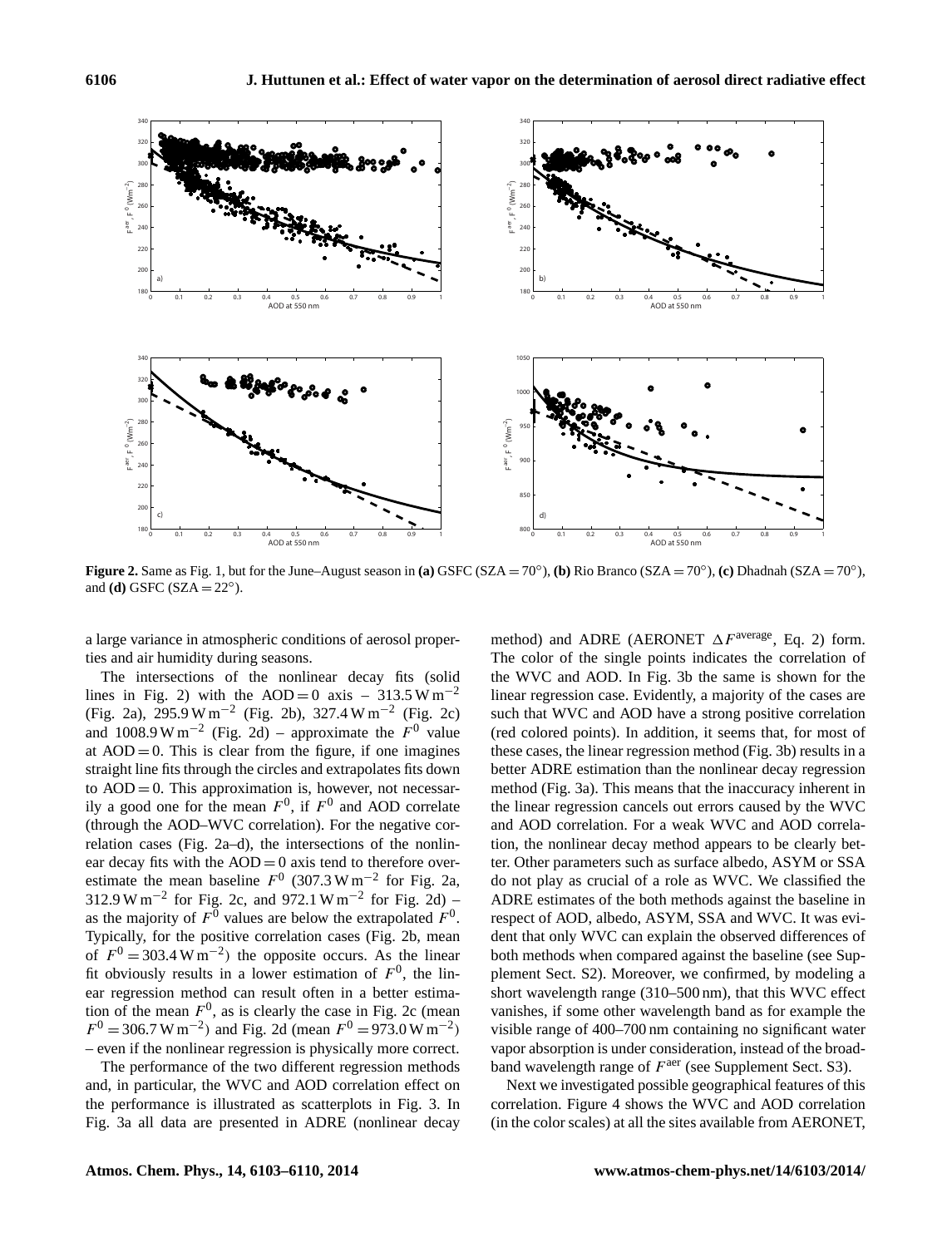

**Figure 3.** ADRE predicted with exponential decay **(a)** and linear **(b)** regression methods (Eq. 1), compared with AERONET values (Eq. 2). The color of the data points represents the correlation coefficient of the AOD and WVC correlation, with red color indicating positive and blue color negative correlation.

in this case for seasons: December–February (DJF, Fig. 4a), March–May (MAM, Fig. 4b), June–August (JJA, Fig. 4c) and September–November (SON, Fig. 4d) (all years available). Most of the points are colored either green or red, indicating an absent or a positive correlation. The strongest positive correlation is for the stations in Europe and eastern USA, presumably due to aerosol hygroscopic growth. This holds especially for the JJA and SON seasons. The DJF and MAM seasons provide weaker positive correlation, indicating that the linear method can then provide there somewhat underestimated ADRE. Interestingly, the strongest negative correlation appears during the JJA season in the west Saharan region and Central America, probably caused by a strong desert dust domination and low WVC in the Saharan outflow region (Marsham et al., 2008). During those particular cases, the linear method can significantly underestimate ADRE, as indicated by the points of largest negative WVC vs. AOD correlation in Fig. 3b, while the nonlinear decay provides then a better estimate.

Finally, the ADRE estimations of all data are grouped together in numerical form in Table 1. As already evident from the figures, the nonlinear decay regression method overestimates (mean =  $-57.2 \text{ Wm}^{-2}$ ) while the linear method underestimates (mean =  $-39.4 \text{ Wm}^{-2}$ ) the magnitude of ADRE (AERONET value =  $-46.1 \text{ Wm}^{-2}$ ). Overall, the linear method yields better results than the nonlinear decay method.

Previous studies have shown that the AERONET WVC agrees well with radiosonde sounding data (e.g., Prasad and Singh, 2009; Bokoye et al., 2007). Also, Smirnov et al. (2004) indicate that the AERONET WVC provides the root mean square difference of 7.0 % in a multiyear comparison with WVC measurements derived from GPS. We also compared AERONET WVC measurements against radiosonde data from five sites (Alta Floresta, Cuiaba-Miranda, Niamey, Thessaloniki and Wallops) and observed similarly high correlations between these two data sources. However, we wanted to assess in particular whether there exists any systematic dependence between WVC from these two data sources as a function of AOD, which could affect our ADRE analysis based on the modeled  $F$ . We found that while the ratio between the AERONET and radiosonde WVC is essentially constant for AODs (at 500 nm) larger than about 0.1, in many sites WVC can deviate for the cases of smallest AOD (below 0.1). We estimated how our ADRE values (based on the  $F$  and AOD relation) would change if we normalized the AERONET-modeled fluxes to incorporate the WVC from the radiosonde measurements instead of AERONET-measured WVC. We found that the increased WVC uncertainty at the lowest AOD values introduces an insignificant change in our ADRE estimates.

## **4 Conclusions**

Determining the ADRE at the earth's surface from radiative flux,  $F$ , measurements is not straightforward because it involves the estimation of the flux without aerosols  $F^0$ . This requires either radiative transfer modeling or an extrapolation of F down to  $AOD = 0$ .

We have evaluated two such extrapolation methods: (i) a linear fit and (ii) a nonlinear decay fit to the  $F$  and AOD data. As a reference we used the AERONET ADRE data in which  $F^0$  (and F) is calculated with radiative transfer modeling. Radiation attenuation due to multiple scattering and absorption results typically in a near-nonlinear decay of the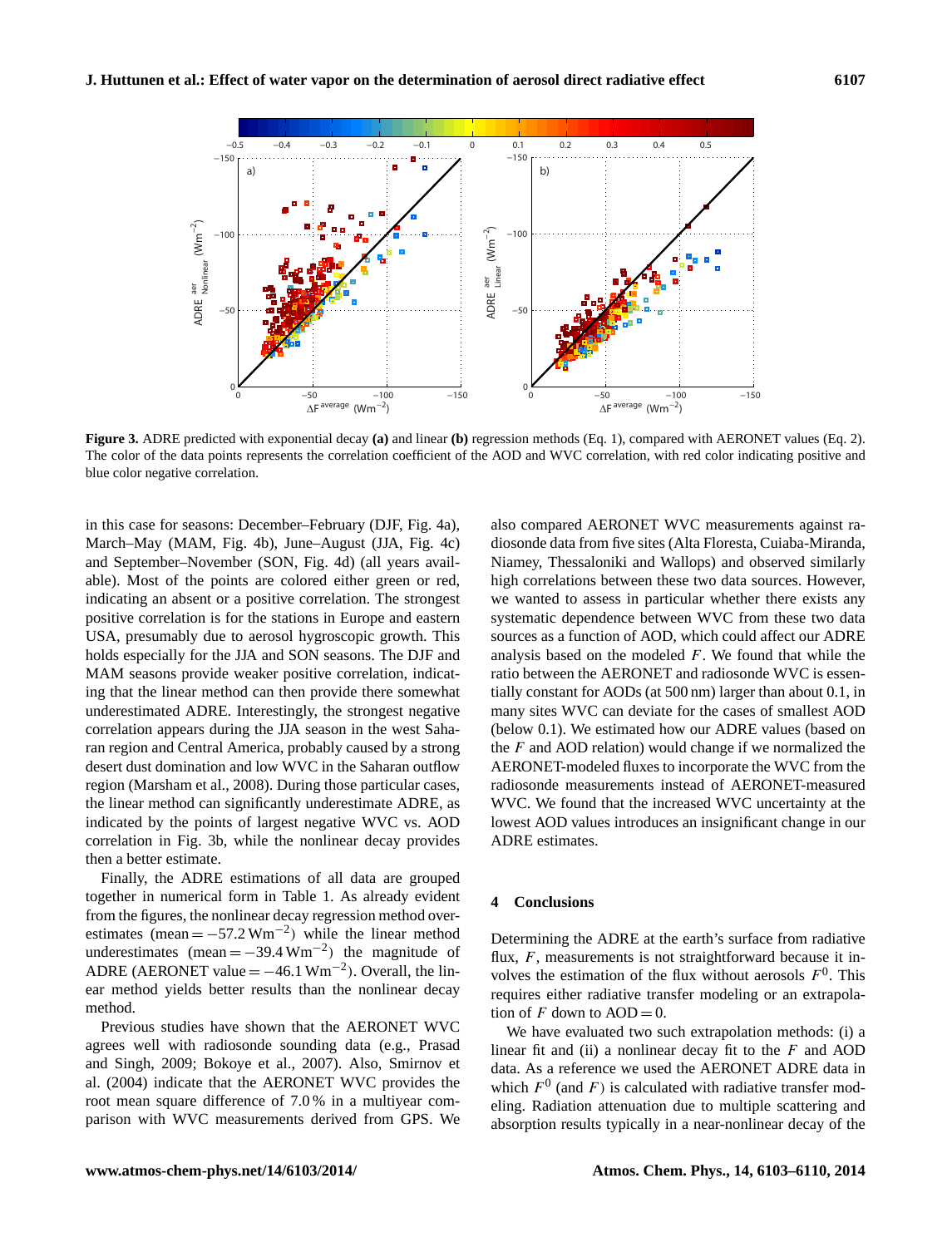Table 1. The estimated ADRE ( $F^{aer}$ ) with standard deviations compared with the AERONET value. MAD – mean absolute deviation. Units are in  $Wm^{-2}$ , except for the correlation coefficient (CC).

| Parameter   | AERONET | Method | Estimate                                                         | $Est. - CC MAD$<br>AERONET |      |             |
|-------------|---------|--------|------------------------------------------------------------------|----------------------------|------|-------------|
| <b>ADRE</b> |         | Linear | $-46.1 \pm 20.4$ Exp. decay $-57.2 \pm 23.4$<br>$-39.4 \pm 16.9$ | $-11.1$ 0.75<br>$+6.7$     | 0.89 | 13.4<br>8.9 |



**Figure 4.** Geographical distribution of the AOD and WVC correlation, at all AERONET stations considered in this study for **(a)** December– February, **(b)** March–May, **(c)** June–August and **(d)** September–November (all available years).

intensity, and thus the nonlinear decay regression is expected to give a better estimation of ADRE. This would be the case if the typically positive correlation of WVC and AOD did not affect the dependency.  $F^0$  represents an unrealistically low WVC, resulting in an underestimation of attenuation caused by the WVC, and hence a too large  $F^0$ . This leads to an overestimation of the magnitude of ADRE. For stations and data series in which there is no correlation between WVC and AOD, the nonlinear decay fit is superior.

As the WVC effect was found to be of such importance, we also investigated the geographical correlation of WVC and AOD. The positive correlations clearly dominate, and clear negative correlations occur predominantly in desertdust-dominated data series, such as the regions at the Saharan outflow. The strongest positive correlation was found in stations in Europe and eastern USA. Our results indicate that the regression method, either linear or nonlinear, can readily produce a significant error due to the correlation of WVC and AOD. Since for a majority of locations AOD and water vapor column (WVC) have a positive correlation, the linear method gives somewhat better results in general than the nonlinear approach, for the reasons discussed above. However, there are specific regions of strong negative WVC and AOD correlation, most notably in the Saharan dust outflow region, where the opposite takes place and nonlinear approach results in better estimate for ADRE. Therefore, based on our results we recommend that when the surface ADRE is estimated by using pyranometer and AOD measurements, the site-specific correlation between WVC and AOD should be also estimated to deduce whether linear or nonlinear approach is more suitable. We moreover recommend taking one step forward and additionally attempting to correct for the possible bias due to WVC and AOD correlation. When the data for the WVC become available, then better ADRE accuracy is likely achieved if the flux measurements are normalized to constant WVC amount with simple scaling obtained from RT modeling.

**The Supplement related to this article is available online at [doi:10.5194/acp-14-6103-2014-supplement.](http://dx.doi.org/10.5194/acp-14-6103-2014-supplement)**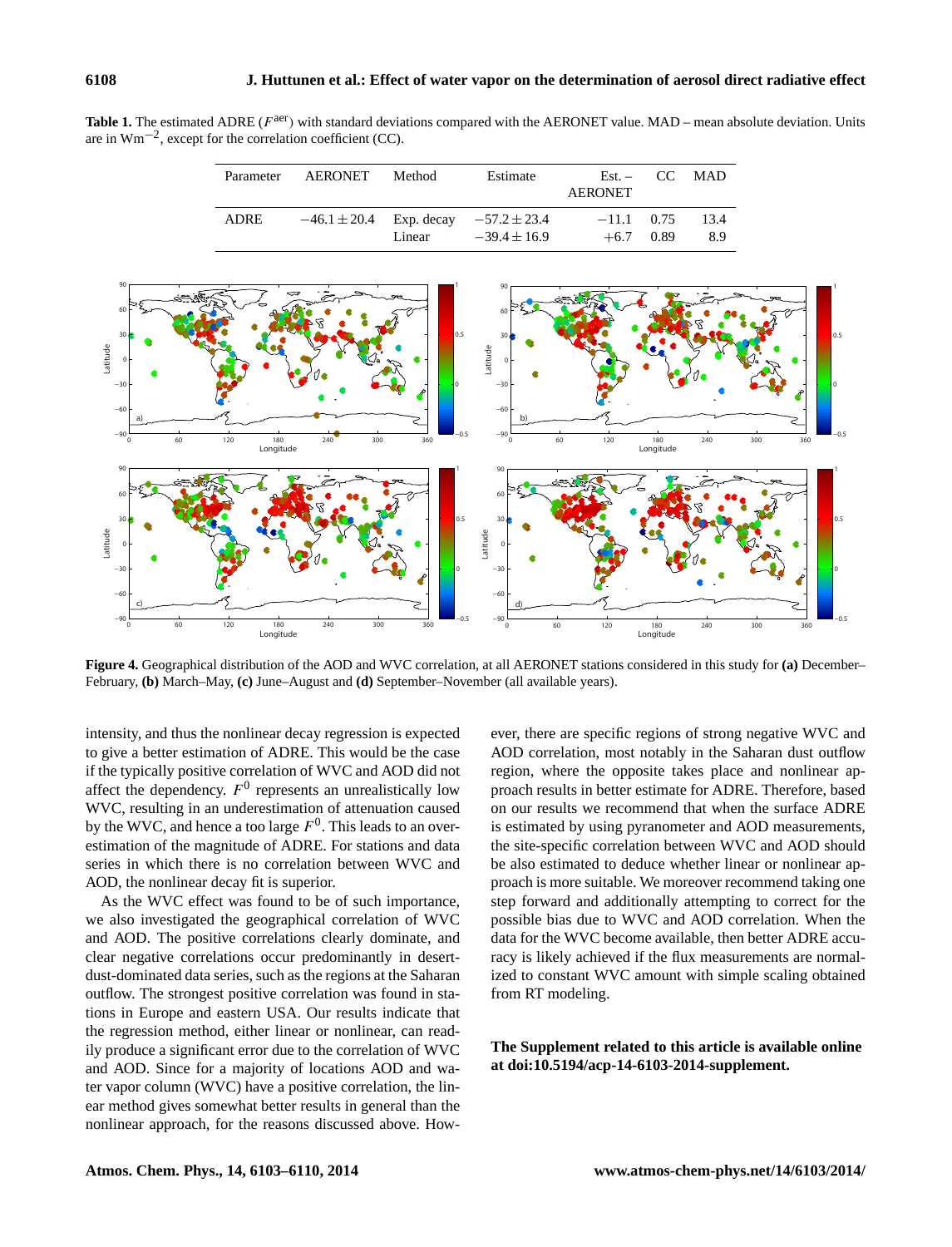*Acknowledgements.* We thank the AERONET team, principal investigators and other participants for theirs effort in establishing and maintaining the network. This study is supported by the Academy of Finland Doctoral Programme ACCC and the Maj and Tor Nessling Foundation. We also thank Larry Oolman from Department of Atmospheric Science, University of Wyoming, for providing radiosonde data of atmospheric water vapor column abundance.

Edited by: E. Gerasopoulos

### **References**

- Bokoye, A. I., Royer, A., Cliche, P., and O'Neill, N.: Calibration of Sun Radiometer – based atmospheric water vapor retrievals using GPS meteorology, J. Atmos. Ocean. Tech., 24, 964–979, doi[:10.1175/JTECH2011.1,](http://dx.doi.org/10.1175/JTECH2011.1) 2007.
- Bush, B. C. and Valero, F. P. J.: Spectral aerosol radiative forcing at the surface during the Indian Ocean Experiment (INDOEX), J. Geophys. Res., 107, 8003, doi[:10.1029/2000JD000020,](http://dx.doi.org/10.1029/2000JD000020) 2002.
- Bush, B. C. and Valero, F. P. J.: Surface aerosol radiative forcing at Gosan during the ACE-Asia campaign, J. Geophys. Res., 108, 8660, doi[:10.1029/2002JD003233,](http://dx.doi.org/10.1029/2002JD003233) 2003.
- Conant, W. C., Seinfeld, J. H., Wang, J., Carmichael, G. R., Tang, Y., Uno, I., Flatau, P. J., Markowicz, K. M., and Quinn, P. K.: A model for the radiative forcing during ACE-Asia derived from CIRPAS Twin Otter and R/V Ronald H. Brown data and comparison with observations, J. Geophys. Res., 108, 8661, doi[:10.1029/2002JD003260,](http://dx.doi.org/10.1029/2002JD003260) 2003.
- Derimian, Y., Léon, J.-F., Dubovik, O., Chiapello, I., Tanré, D., Sinyuk, A., Auriol, F., Podvin, T., Brogniez, G., and Holben, B. N.: Radiative properties of aerosol mixture observed during the dry season 2006 over M'Bour, Senegal (African Monsoon Multidisciplinary Analysis campaign), J. Geophys. Res., 113, D00C09, doi[:10.1029/2008JD009904,](http://dx.doi.org/10.1029/2008JD009904) 2008.
- Di Sarra, A., Pace, G., Meloni, D., De Silvestri, L., Piacentino, S., and Monteleone, F.: Surface shortwave radiative forcing of different aerosol types in the central Mediterranean, Geophys. Res. Lett., 35, L02714, doi[:10.1029/2007GL032395,](http://dx.doi.org/10.1029/2007GL032395) 2008.
- Dubovik, O. and King, M. D.: A flexible inversion algorithm for retrieval of aerosol optical properties from Sun and sky radiance measurements, J. Geophys. Res., 105, 20673–20696, doi[:10.1029/2000JD900282,](http://dx.doi.org/10.1029/2000JD900282) 2000.
- Dubovik, O., Smirnov, A., Holben, B. N., King, M. D., Kaufman, Y. J., Eck, T. F., and Slutsker, I.: Accuracy assessments of aerosol optical properties retrieved from Aerosol Robotic Network (AERONET) Sun and sky radiance measurements, J. Geophys. Res., 105, 9791–9806, doi[:10.1029/2000JD900040,](http://dx.doi.org/10.1029/2000JD900040) 2000.
- Dumka, U. C., Satheesh, S. K., Pant, P., Hegde, P., and Krishna Moorthy, K.: Surface changes in solar irradiance due to aerosols over central Himalayas, Geophys. Res. Lett., 33, L20809, doi[:10.1029/2006GL027814,](http://dx.doi.org/10.1029/2006GL027814) 2006.
- Eck, T. F., Holben, B. N., Reid, J. S., Dubovik, O., Smirnov, A., O'Neill, N. T., Slutsker, I., and Kinne, S.: Wavelength dependence of the optical depth of biomass burning, urban, and desert dust aerosols, J. Geophys. Res., 104, 31333–31349, doi[:10.1029/1999JD900923,](http://dx.doi.org/10.1029/1999JD900923) 1999.
- García, O. E., Díaz, A. M., Expósito, F. J., Díaz, J. P., Dubovik, O., Dubuisson, P., Roger, J.-C., Eck, T. F., Sinuyk, A., Derim-

ian, Y., Dutton, E. G., Schafer, J. S., Holben, B. N., and García, C. A.: Validation of AERONET estimates of atmospheric solar surface fluxes and aerosol radiative forcing by groundbased broadband measurements, J. Geophys. Res., 113, D21207, doi[:10.1029/2008JD010211,](http://dx.doi.org/10.1029/2008JD010211) 2008.

- García, O. E., Díaz, A. M., Expósito, F. J., Díaz, J. P., Redondas, A., and Sasaki, T.: Aerosol radiative forcing and forcing efficiency in the UVB for regions affected by Saharan and Asian Mineral Dust, J. Atmos. Sci., 66, 1033–1040, doi[:10.1175/2008JAS2816.1,](http://dx.doi.org/10.1175/2008JAS2816.1) 2009.
- García, O. E., Díaz, J. P., Expósito, F. J., Díaz, A. M., Dubovik, O., and Derimian, Y.: Aerosol Radiative Forcing: AERONET-Based Estimates, Climate Models, Dr. Leonard Druyan (Ed.), ISBN: 978-953-51-0135-2, InTech, available at: [http://www.intechopen.com/books/climate-models/](http://www.intechopen.com/books/climate-models/aerosol-radiative-forcing-aeronet-based-estimates) [aerosol-radiative-forcing-aeronet-based-estimates,](http://www.intechopen.com/books/climate-models/aerosol-radiative-forcing-aeronet-based-estimates) 275–296, 2012.
- Holben, B. N., Eck, T. F., Slutsker, I., Tanré, D., Buis, J. P., Setzer, A., Vermote, E., Reagan, J. A., Kaufman, Y. J., Nakajima, T., Lavenu, F., Jankowiak, I., and Smirnov, A.: AERONET – a Federated Instrument Network and Data Archive for aerosol characterization, Remote Sens. Environ., 66, 1–16, doi[:10.1016/S0034-](http://dx.doi.org/10.1016/S0034-4257(98)00031-5) [4257\(98\)00031-5,](http://dx.doi.org/10.1016/S0034-4257(98)00031-5) 1998.
- IPCC: Climate Change 2013: The Physical Science Basis. Contribution of Working Group I to the Fifth Assessment Report of the Intergovernmental Panel on Climate Change, edited by: Stocker, T. F., Qin, D., Plattner, G.-K., Tignor, M., Allen, S. K., Boschung, J., Nauels, A., Xia, Y., Bex, V., and Midgley, P. M., Cambridge University Press, Cambridge, United Kingdom and New York, NY, USA, 1535 pp., 2013.
- Kaufman, Y. J., Tanré, D., Holben, B. N., Mattoo, S., Remer, L. A., Eck, T. F., Vaughan, J., and Chatenet, B.: Aerosol radiative impact on spectral solar flux at the surface, derived from principal-plane sky measurements, J. Atmos. Sci., 59, 635–646, doi[:10.1175/1520-0469\(2002\)059<0635:ARIOSS>2.0.CO;2,](http://dx.doi.org/10.1175/1520-0469(2002)059%3C0635:ARIOSS%3E2.0.CO;2) 2002.
- Kitamori, Y., Mochida, M., and Kawamura, K.: Assessment of the aerosol water content in urban atmospheric particles by the hygroscopic growth measurements in Sapporo, Japan, Atmos. Environ., 43, 3416–3423, 2009.
- Kudo, R., Uchiyama, A., Yamazaki, A., Sakami, T., and Kobayashi, E.: From solar radiation measurements to optical properties: 1998–2008 trends in Japan, Geophys. Res. Lett., 37, L04805, doi[:10.1029/2009GL041794,](http://dx.doi.org/10.1029/2009GL041794) 2010.
- Loeb, N. G. and Su, W.: Direct aerosol radiative forcing uncertainty based on a radiative perturbation analysis, J. Climate, 23, 5288– 5293, doi[:10.1175/2010JCLI3543.1,](http://dx.doi.org/10.1175/2010JCLI3543.1) 2010.
- Markowicz, K. M., Flatau, P. J., Remiszewska, J., Witek, M., Reid, E. A., Reid, J. S., Bucholtz, A., and Holden, B.: Observations and modeling of the surface aerosol radiative forcing during UAE2, J. Atmos. Sci., 65, 2877–2891, doi[:10.1175/2007JAS2555.1,](http://dx.doi.org/10.1175/2007JAS2555.1) 2008.
- Marsham, J. H., Parker, D. J., Grams, C. M., Johnson, B. T., Grey, W. M. F., and Ross, A. N.: Observations of mesoscale and boundary-layer scale circulations affecting dust transport and uplift over the Sahara, Atmos. Chem. Phys., 8, 6979–6993, doi[:10.5194/acp-8-6979-2008,](http://dx.doi.org/10.5194/acp-8-6979-2008) 2008.
- Myhre, G.: Consistency between satellite-derived and modeled estimates of the direct aerosol effect, Science, 325, 187–190, doi[:10.1126/science.1174461,](http://dx.doi.org/10.1126/science.1174461) 2009.